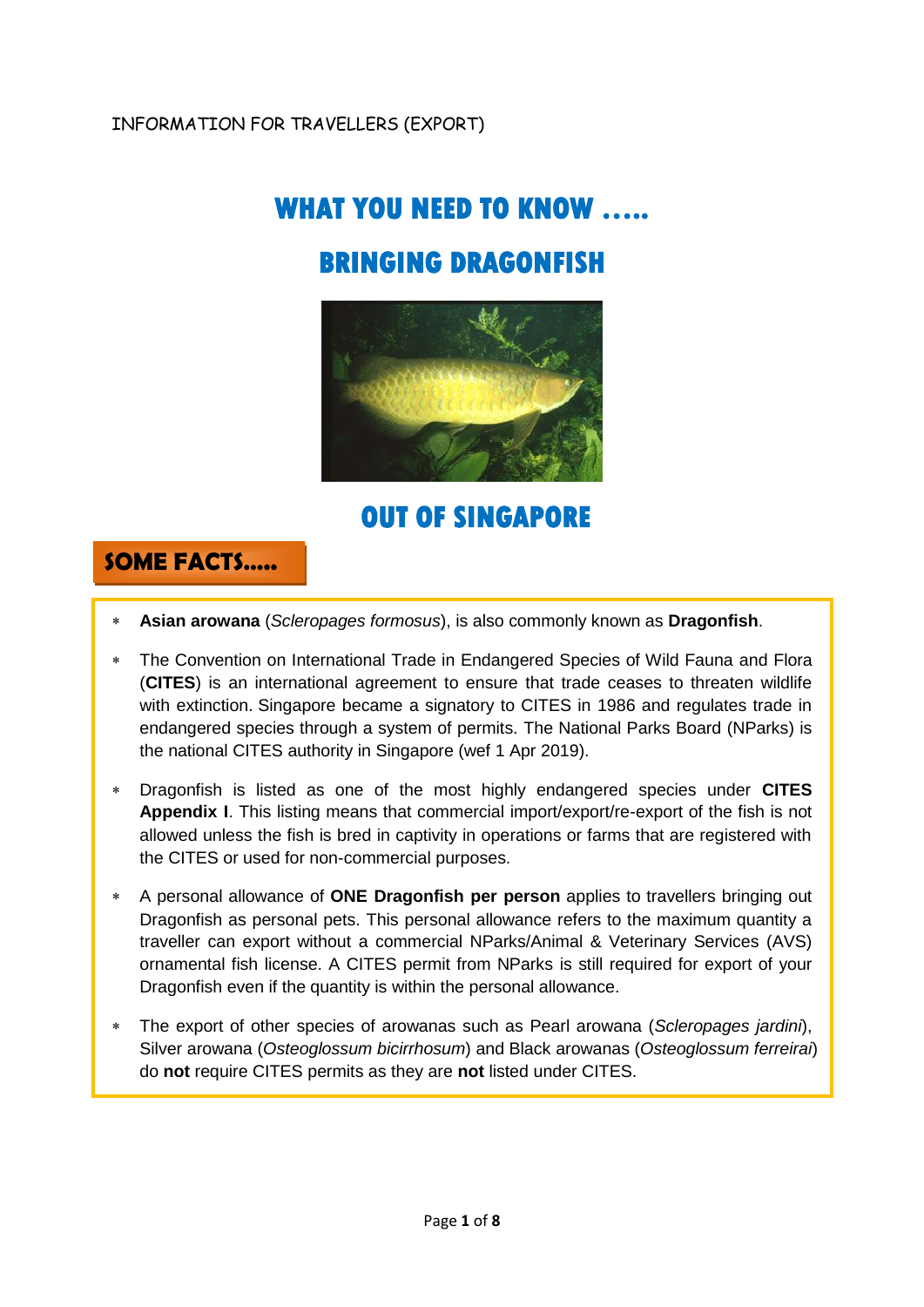## **STEPS TO EXPORT DRAGONFISH**

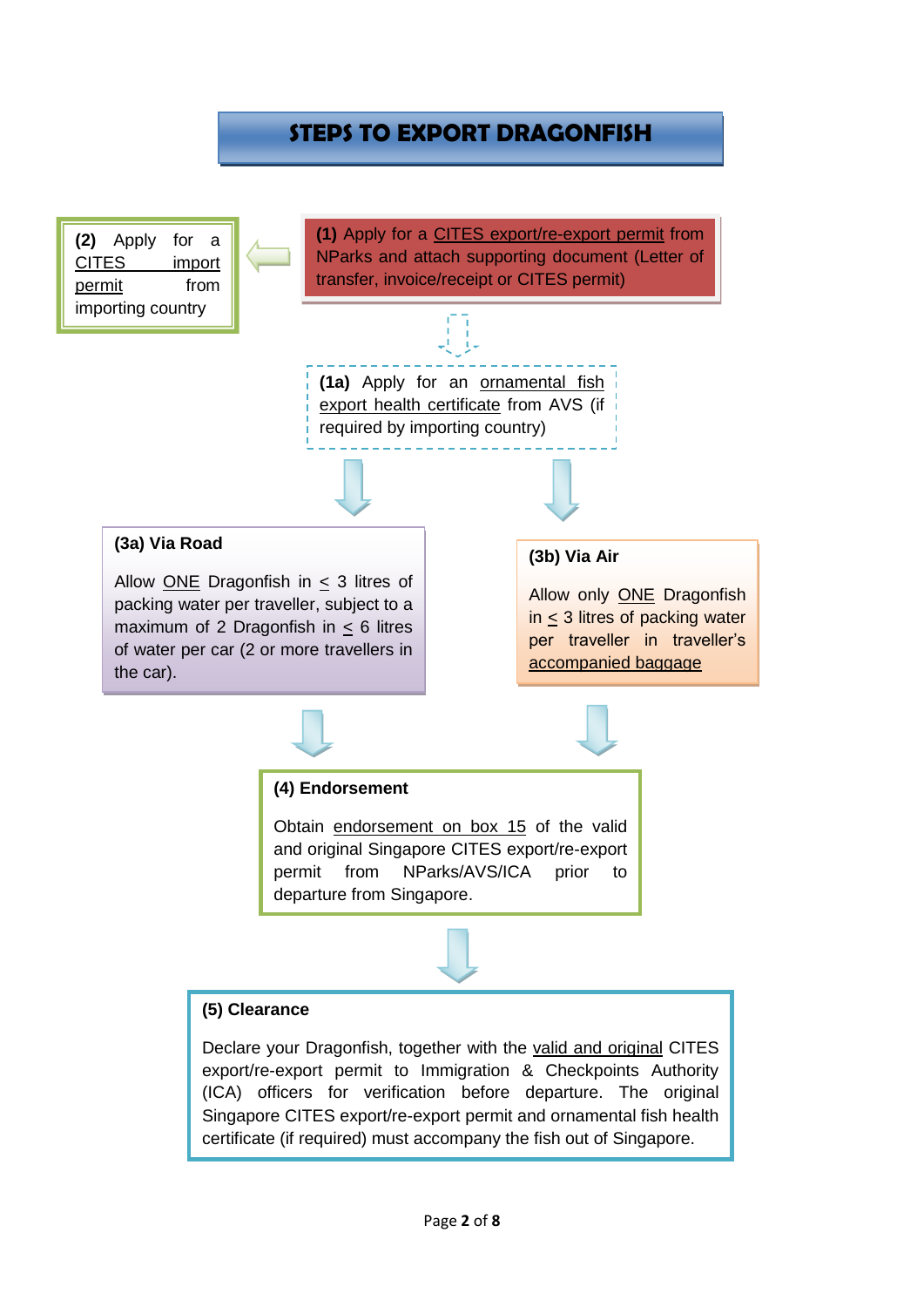## **MORE INFORMATION…..**

## **(Step 1) Singapore CITES Permit**

| <b>Application</b>                                    | Apply online on LicenceOne website:                                                                                                                                                                                                                                                                                                                                                                                                                                                                                                                                                                                |                                                                                                 |
|-------------------------------------------------------|--------------------------------------------------------------------------------------------------------------------------------------------------------------------------------------------------------------------------------------------------------------------------------------------------------------------------------------------------------------------------------------------------------------------------------------------------------------------------------------------------------------------------------------------------------------------------------------------------------------------|-------------------------------------------------------------------------------------------------|
|                                                       | https://www.gobusiness.gov.sg/licences                                                                                                                                                                                                                                                                                                                                                                                                                                                                                                                                                                             |                                                                                                 |
|                                                       |                                                                                                                                                                                                                                                                                                                                                                                                                                                                                                                                                                                                                    |                                                                                                 |
| <b>Supporting</b><br>document                         | (a) If you purchased the Dragonfish from a local fish retailer/farm which<br>has captive-bred the fish, please obtain a Letter of Transfer (LOT) or<br>invoice/receipt from the seller and apply for a CITES export permit.<br>(b) If you previously imported or purchase an imported Dragonfish,<br>please provide a softcopy of the foreign CITES export/re-export permit<br>or Singapore CITES import permit or a Letter of Transfer (LOT) and<br>apply for a CITES re-export permit.<br>Attach a softcopy of the document from (a) or (b) in your online<br>application for the CITES export/re-export permit. |                                                                                                 |
| <b>Dragonfish's</b>                                   | ❏                                                                                                                                                                                                                                                                                                                                                                                                                                                                                                                                                                                                                  | Captive-bred in a CITES-registered operation. For a list of CITES-                              |
| requirement                                           |                                                                                                                                                                                                                                                                                                                                                                                                                                                                                                                                                                                                                    | registered farms, check <b>www.cites.org</b> under Resource>CITES                               |
|                                                       | <b>Registers&gt;Register of captive-breeding operations</b>                                                                                                                                                                                                                                                                                                                                                                                                                                                                                                                                                        |                                                                                                 |
|                                                       | Implanted with a microchip for identification which must correspond<br>u.<br>to the microchip number on the Singapore CITES export/re-export<br>permit.                                                                                                                                                                                                                                                                                                                                                                                                                                                            |                                                                                                 |
|                                                       |                                                                                                                                                                                                                                                                                                                                                                                                                                                                                                                                                                                                                    |                                                                                                 |
| <b>Type of service</b>                                | <b>Normal</b>                                                                                                                                                                                                                                                                                                                                                                                                                                                                                                                                                                                                      | <b>Express</b>                                                                                  |
| <b>Duration of</b><br>processing &<br><b>issuance</b> | Within 7 working days<br>from<br>submission of complete application<br>and supporting document                                                                                                                                                                                                                                                                                                                                                                                                                                                                                                                     | Within one working<br>day from<br>submission of complete application<br>and supporting document |
|                                                       | (Any<br>incomplete<br>incorrect<br>or                                                                                                                                                                                                                                                                                                                                                                                                                                                                                                                                                                              | (Any incomplete<br>incorrect<br><b>or</b>                                                       |
|                                                       | submission<br>delay<br>the<br>may                                                                                                                                                                                                                                                                                                                                                                                                                                                                                                                                                                                  | submission<br>delay<br>the<br>may                                                               |
|                                                       | processing time or may render                                                                                                                                                                                                                                                                                                                                                                                                                                                                                                                                                                                      | processing time or may render                                                                   |
|                                                       | your application to be rejected)                                                                                                                                                                                                                                                                                                                                                                                                                                                                                                                                                                                   | your application to be rejected)                                                                |
| <b>Permit fee</b>                                     | <b>S\$60</b>                                                                                                                                                                                                                                                                                                                                                                                                                                                                                                                                                                                                       | S\$120                                                                                          |
| <b>Status of</b><br>application                       | Check online via LicenceOne for status of your application.                                                                                                                                                                                                                                                                                                                                                                                                                                                                                                                                                        |                                                                                                 |
| <b>Payment</b>                                        | ❏<br>under 'Payment' tab.                                                                                                                                                                                                                                                                                                                                                                                                                                                                                                                                                                                          | Online payment via LicenceOne by internet banking or credit card                                |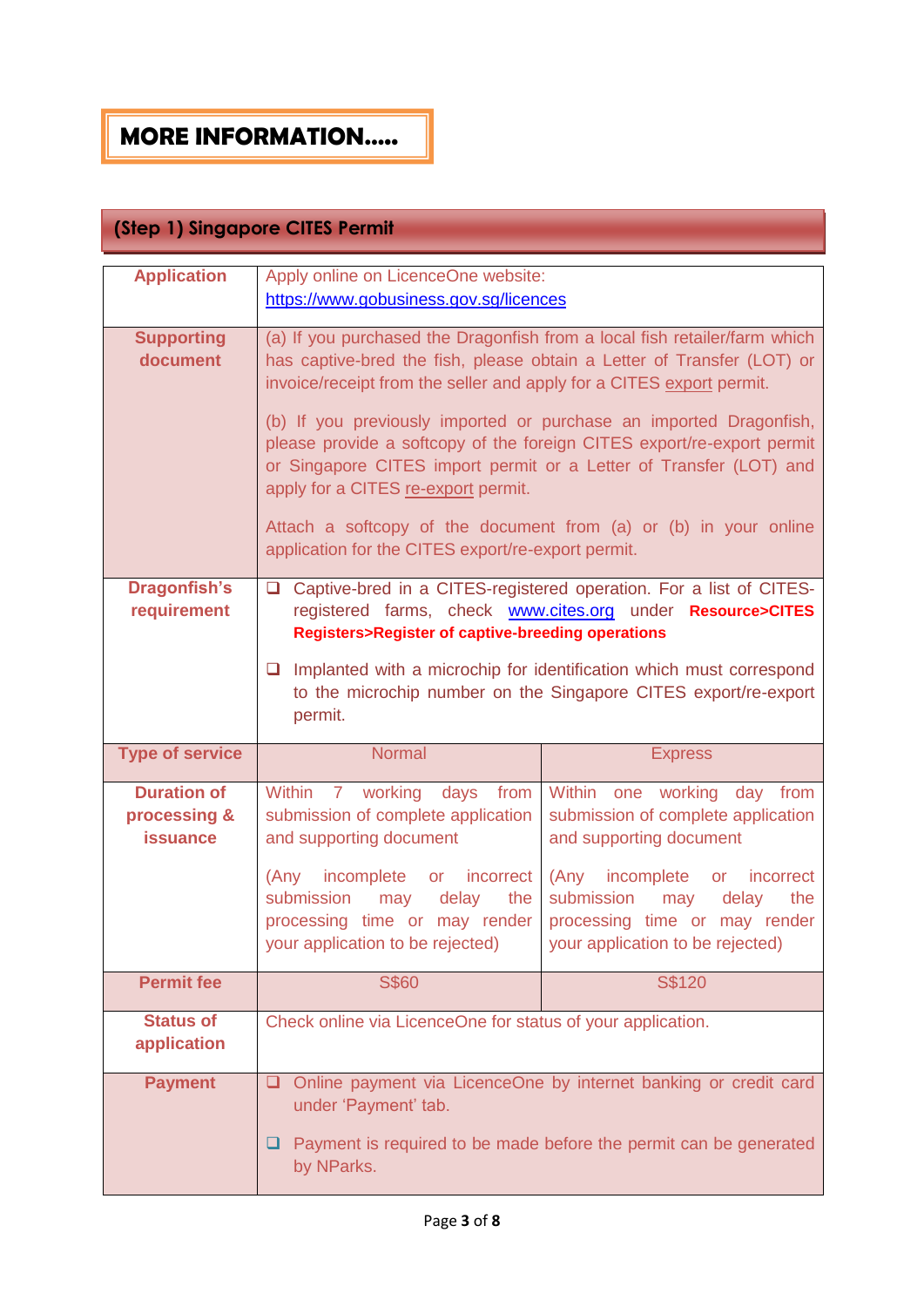| <b>Printing of</b><br>permit | $\Box$ You may print the permit on your own if you have a compatible<br>watermark printer. For a list of compatible printers, please refer to<br>the LicenceOne under HOW IT WORKS? $\rightarrow$ Phidelity Printers<br>(Watermark) Compatibility List < left side menu>                                                                         |
|------------------------------|--------------------------------------------------------------------------------------------------------------------------------------------------------------------------------------------------------------------------------------------------------------------------------------------------------------------------------------------------|
|                              | □ For self-printing of CITES permit, please login LicenceOne, go to<br>'Licenses' tab $\rightarrow$ Search for the permit number $\rightarrow$ Click on 'Action'<br>button $\rightarrow$ Select 'Print'.                                                                                                                                         |
|                              | $\Box$ Self-print using own compatible watermark printer or via self-help<br>station at HortPark (from 1 Oct 2019) or Animal & Plant Health<br>Centre (APHC) from Jan 2020. For more information on self-printing,<br>you may refer to NParks website.<br>$\Box$ Permit is ready for self-printed once you receive a 'Notification to<br>Print'. |
| <b>Permit validity</b>       | 6 months, no further extension                                                                                                                                                                                                                                                                                                                   |
| <b>Usage of permit</b>       | Each CITES export/re-export permit can only be used once for only one<br>Dragonfish (due to traveller's allowance)                                                                                                                                                                                                                               |

## **(Step 1a) Singapore ornamental fish export health certificate**

| <b>Requirement</b>                                                                | certification requirements, if any.                                                                                                                                                                                                               | Check with the importing country if an ornamental fish health certificate<br>is required from Singapore for your Dragonfish. If a health certificate is<br>required, please check with importing country for specific health                  |
|-----------------------------------------------------------------------------------|---------------------------------------------------------------------------------------------------------------------------------------------------------------------------------------------------------------------------------------------------|-----------------------------------------------------------------------------------------------------------------------------------------------------------------------------------------------------------------------------------------------|
| <b>Application</b>                                                                | online<br>Apply<br>on.<br>https://www.gobusiness.gov.sg/licences and attach<br>specify the date and venue of your requested inspection by AVS.                                                                                                    | LicenceOne<br>website:<br>required<br>the<br>supporting documents and specific health certification requirements of<br>the importing countries, if any. During the application, please also                                                   |
| <b>Type of service</b><br>for collection of<br>export health<br>certificate       | <b>Normal</b>                                                                                                                                                                                                                                     | <b>Express</b>                                                                                                                                                                                                                                |
| <b>Duration of</b><br>processing &<br>issuance of<br>export health<br>certificate | At least one day after submission<br>of complete application, subject to<br>passing AVS' inspection.<br>(Any incomplete<br>or incorrect<br>submission<br>delay<br>the<br>may<br>processing time or may render<br>your application to be rejected) | On the same day as submission of<br>complete application, subject to<br>passing AVS' inspection.<br>(Any incomplete<br>or incorrect<br>submission<br>delay<br>the<br>may<br>processing time or may render<br>your application to be rejected) |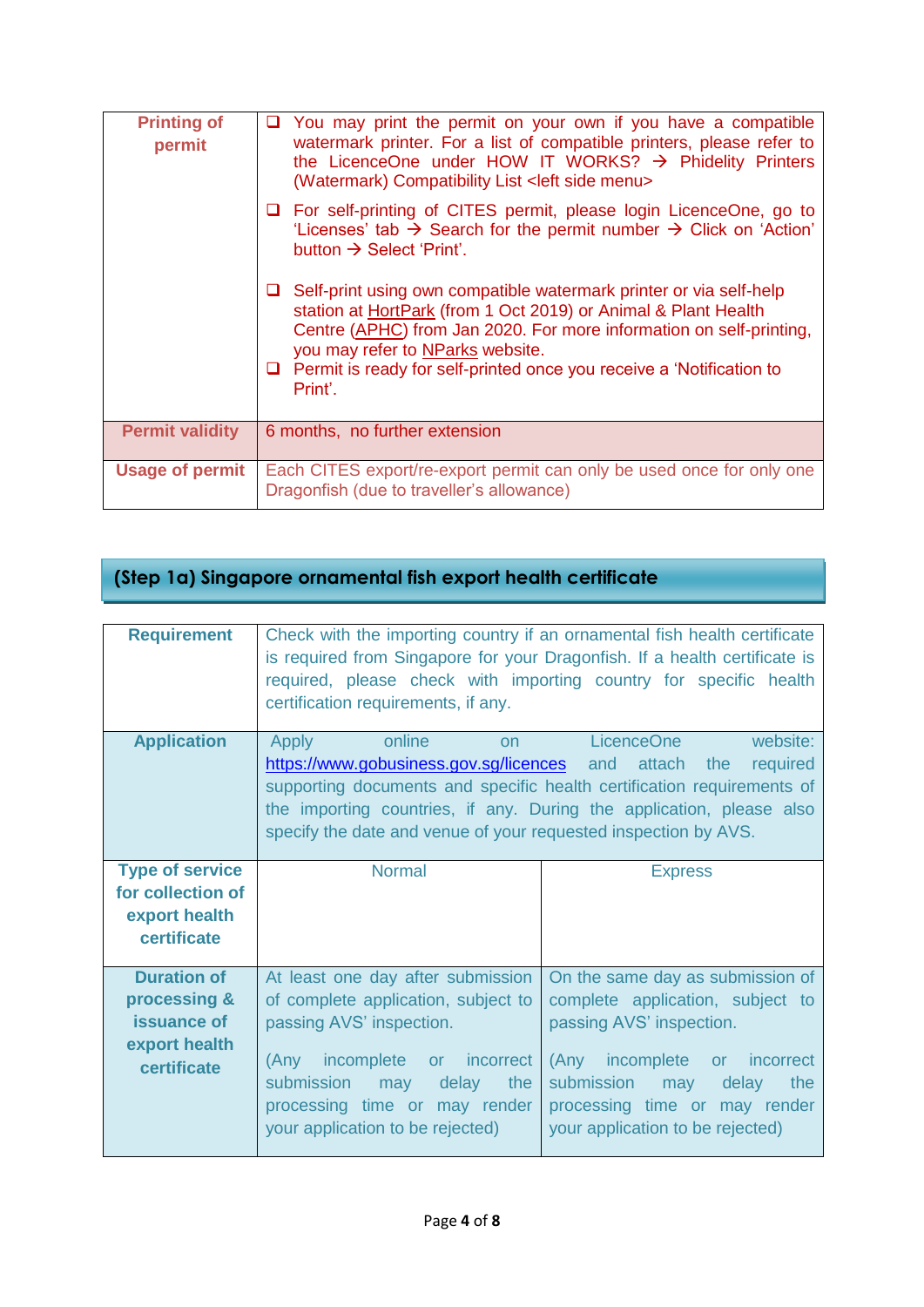| <b>Certificate Fee</b><br><i>(exclude)</i><br>inspection fees) | S\$16.80                                                                                                                                                                                                                                                                 | S\$33.60                                                                                                                                                                                                                                                                                                                                                                                |
|----------------------------------------------------------------|--------------------------------------------------------------------------------------------------------------------------------------------------------------------------------------------------------------------------------------------------------------------------|-----------------------------------------------------------------------------------------------------------------------------------------------------------------------------------------------------------------------------------------------------------------------------------------------------------------------------------------------------------------------------------------|
| <b>Status of</b><br>application                                | Check online via LicenceOne for status of your application.                                                                                                                                                                                                              |                                                                                                                                                                                                                                                                                                                                                                                         |
| <b>Payment</b>                                                 | Online payment via LicenceOne by internet banking or credit card under<br>'Payment' tab.                                                                                                                                                                                 |                                                                                                                                                                                                                                                                                                                                                                                         |
| <b>Collection/</b>                                             | For health certificate that require manual endorsement by NParks:                                                                                                                                                                                                        |                                                                                                                                                                                                                                                                                                                                                                                         |
| <b>Printing of</b><br>certificate                              | Visit our office at Animal & Plant Health Centre (APHC) to collect<br>when approved.                                                                                                                                                                                     |                                                                                                                                                                                                                                                                                                                                                                                         |
|                                                                | For health certificate that does not require manual endorsement:                                                                                                                                                                                                         |                                                                                                                                                                                                                                                                                                                                                                                         |
|                                                                | $\Box$ You may print the permit on your own if you have a compatible<br>watermark printer. For a list of compatible printers, please refer to<br>the LicenceOne under HOW IT WORKS? $\rightarrow$ Phidelity Printers<br>(Watermark) Compatibility List < left side menu> |                                                                                                                                                                                                                                                                                                                                                                                         |
|                                                                | button $\rightarrow$ Select 'Print'.                                                                                                                                                                                                                                     | □ For self-printing of CITES permit, please login LicenceOne, go to<br>'Licenses' tab $\rightarrow$ Search for the permit number $\rightarrow$ Click on 'Action'                                                                                                                                                                                                                        |
|                                                                | Self-print using own compatible watermark printer or via self-help<br>□.<br>station at HortPark (from 1 Oct 2019) or Animal & Plant Health<br>Centre (APHC) from Jan 2020.                                                                                               |                                                                                                                                                                                                                                                                                                                                                                                         |
| <b>Certificate</b><br>validity                                 | 10 days (no extension)                                                                                                                                                                                                                                                   |                                                                                                                                                                                                                                                                                                                                                                                         |
| <b>Inspection &amp;</b><br>charges                             | hours, an inspection fee of S\$133/hr applies.                                                                                                                                                                                                                           | AVS would arrange for an inspection of your Dragonfish before approval<br>of the health certificate. A professional inspection fee of S\$63/hr will be<br>charged if the inspection request is made at least one day before the<br>intended inspection date. If the inspection request is made only on the<br>day of the intended inspection, or requested to be inspected after office |

#### **(Step 2) Foreign CITES permit**

- Check CITES website [\(www.cites.org](http://www.cites.org/) under **National contacts and information**) for contact details of CITES authority of the importing country for application and issuance of a CITES import permit.
- Check with the importing country on their requirements before you export/re-export your Dragonfish.

#### **(Step 3a) Export via road**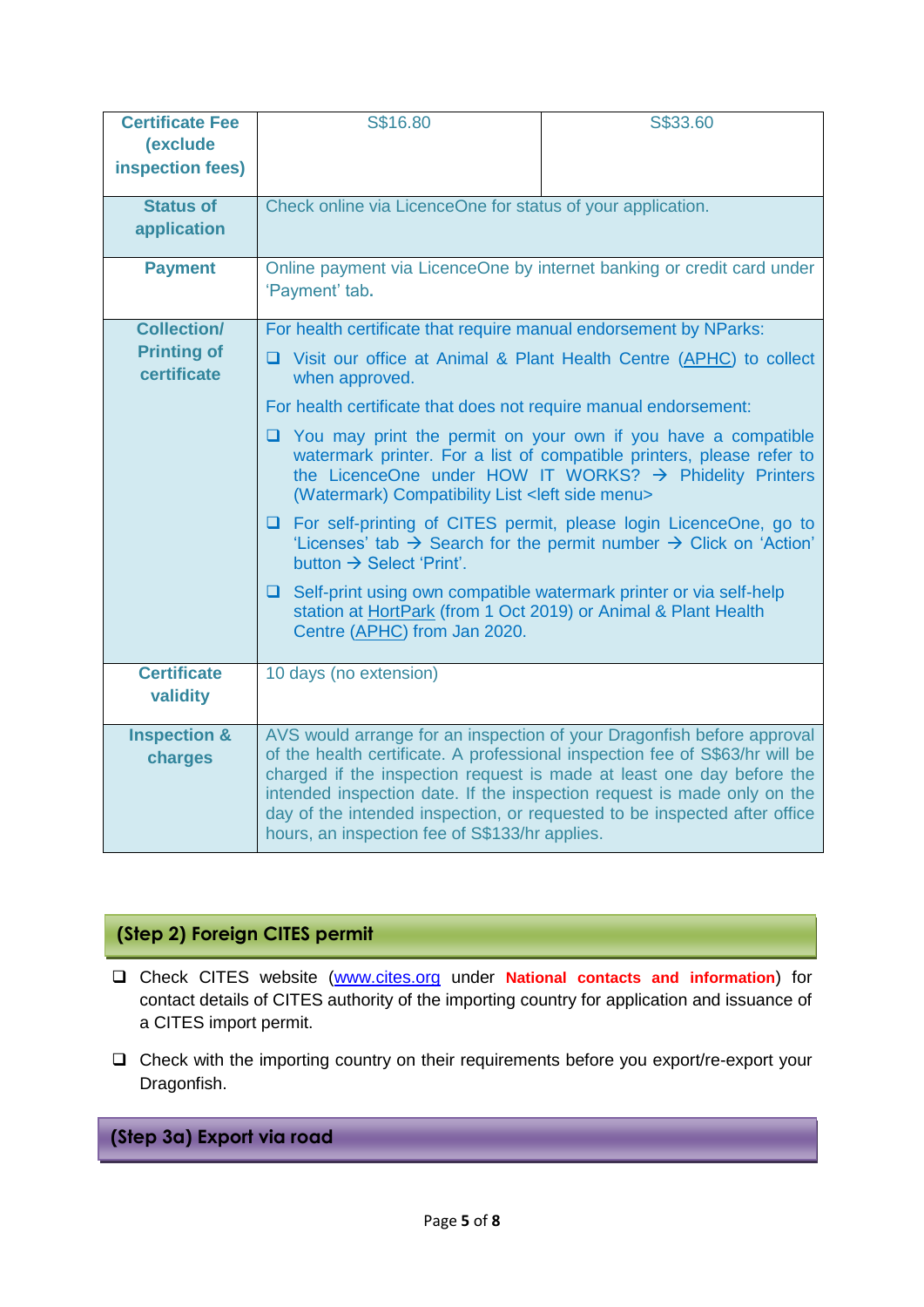$\Box$  If you are bringing out 2 Dragonfish in the same vehicle, 2 separate Singapore CITES export/re-export permit issued to 2 travellers in the car must be produced.

#### **(Step 3b) Export via air**

- $\Box$  To observe the liquid restrictions and check in the Dragonfish. To check with the airlines for any additional requirements or restrictions.
- $\square$  To be packed in accordance with the International Air Transport Association (IATA) regulations to ensure welfare of the fish

#### **(Step 4) Endorsement**

- $\Box$  For fish that requires export health certificate and inspection by AVS prior to approval of health certificate, you can obtain endorsement on box 15 of the Singapore CITES export/re-export permit during inspection.
- $\Box$  For fish that does not require export health certificate, you can obtain endorsement on box 15 of the Singapore CITES export/re-export permit from ICA at the passenger terminal or [CAPQ](mailto:https://www.nparks.gov.sg/avs/animals-and-pets/bringing-animals-into-singapore-and-exporting/animal-quarantine-and-avs-border-control-checkpoints/changi-animal-,-a-,-quarantine-station) (if via cargo). You need to present a Letter of Undertaking (LOU), in lieu of inspection of the fish, together with the Singapore CITES export/re-export permit to ICA/CAPQ for endorsement. The LOU must indicate your name, address, signature, Singapore CITES export/re-export permit number, request for endorsement, date, country of destination, quantity and species of fish. A sample format of the LoU is enclosed for your reference.

#### **(Step 5) Clearance**

- □ Your Dragonfish may be subject to export inspection by NParks/AVS. NParks/AVS will inform you in advance and arrange for inspection of the Dragonfish.
- $\Box$  If box 15 of the Singapore CITES export/re-export permit is not endorsed, your Dragonfish may be detained upon arrival in country of destination by the local authorities.

#### **You may wish to know ……**

 You may bring out other types of non-CITES ornamental fish (including marine invertebrates) together with your Dragonfish without an ornamental fish export permit. All fishes must be within the personal allowance for each of their categories and the total quantity of the fish must not exceed 5kg. For more information on the traveller's allowance, please visit our website: [https://www.nparks.gov.sg/avs/explore-by](https://www.nparks.gov.sg/avs/explore-by-sections/pets-and-animals/bringing-animals-into-singapore-exporting/animals)[sections/pets-and-animals/bringing-animals-into-singapore-exporting/animals](https://www.nparks.gov.sg/avs/explore-by-sections/pets-and-animals/bringing-animals-into-singapore-exporting/animals) .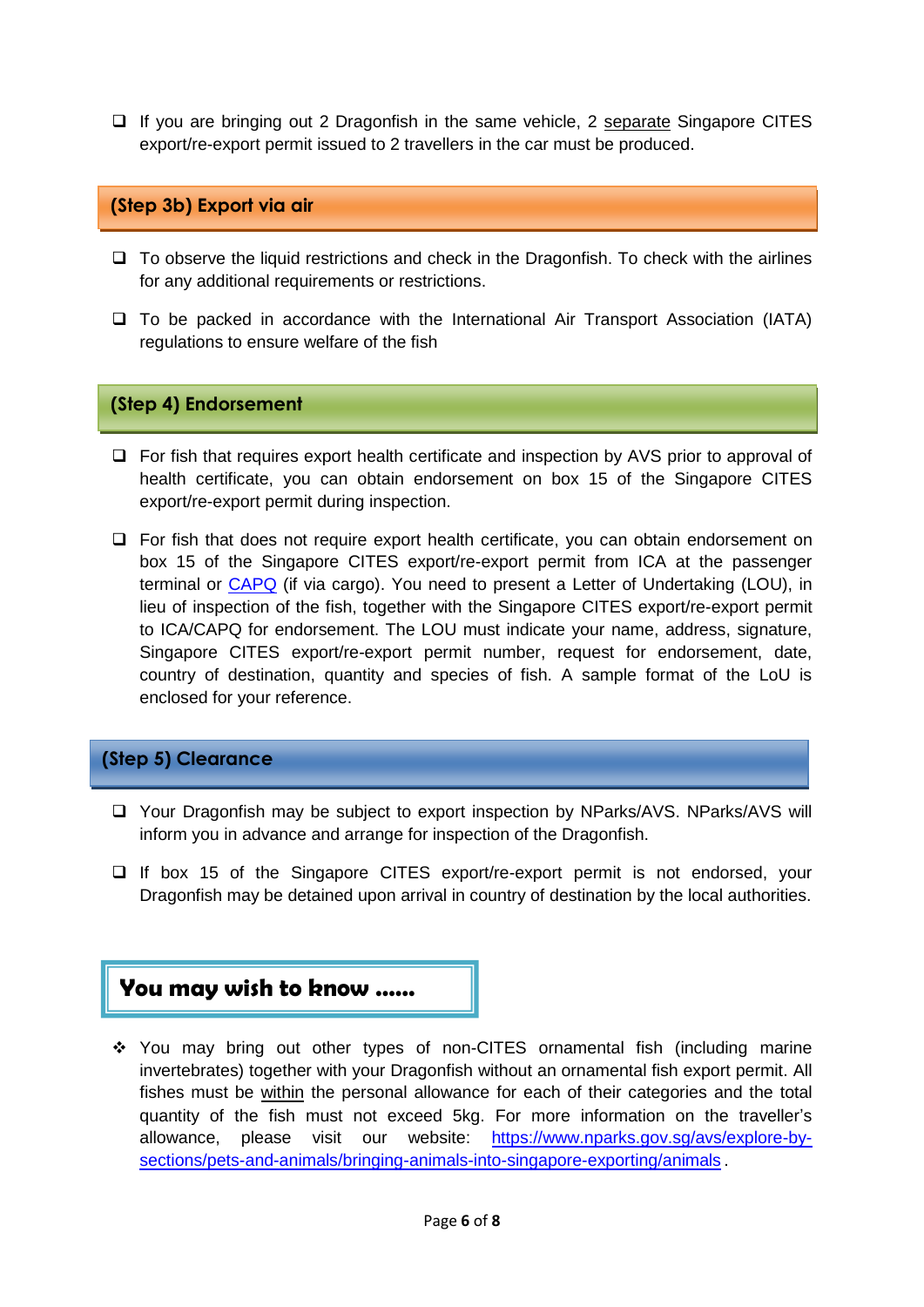- Other CITES species of fish (eg. hard corals, coral rocks, seahorses, giant clams) can also be exported without an ornamental fish export permit. However, they must be accompanied by Singapore CITES export/re-export permits and must be within the personal allowance. The export of other CITES fish may be subject to inspection by AVS.
- \* If you wish to export quantities that exceed the personal allowances for Dragonfish and other ornamental fish or via cargo, an ornamental fish export permit is required to be issued by AVS. As ornamental fish permits are only issued to AVS-licensed ornamental fish exporters, you may wish to contact a licensed ornamental fish exporter for assistance in the export of your fish consignments. A list of licensed ornamental exporters is available at [http://www.agri-biz.com.](http://www.agri-biz.com/)

## **Not sure? Need advice?**

**If you need clarifications or assistance on the import/re-export procedure, feel free to contact NParks** 

| <b>Contact</b> | https://www.nparks.gov.sg/feedback |
|----------------|------------------------------------|
|                |                                    |